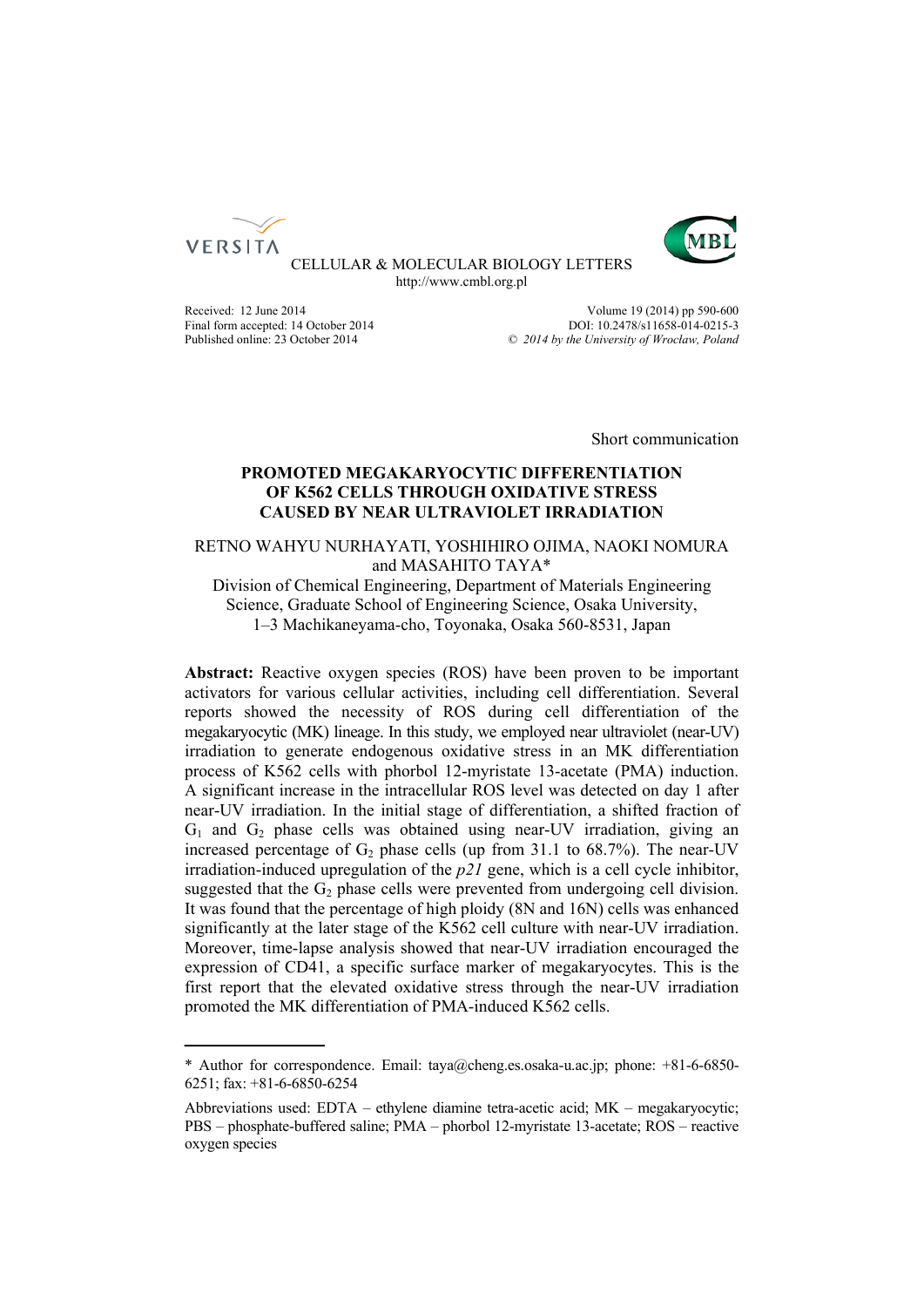**Keywords:** Near ultraviolet, Irradiation, K562 cells, Megakaryocytic differentiation, Polyploidization, Reactive oxygen species, Cell cycle, Phorbol 12-myristate 13-acetate

# **INTRODUCTION**

Aerobic metabolisms constantly produce a small quantity of reactive oxygen species (ROS), such as superoxide  $(O^2)$ , hydrogen peroxide  $(H_2O_2)$ , and hypochlorous acid (HOCl) [1]. Although ROS have been correlated with deleterious effects on the human body (DNA mutation [2] and lipid peroxidation [3]), recent reports have elucidated their importance in the regulation of signal transduction pathways and in gene expression for various cellular activities.

Megakaryocytic (MK) differentiation and maturation, a developmental process that produces platelets from multipotent hematopoietic stem cells, is recognized to require ROS accumulation [4]. The ROS are mainly produced through the induction of cytokines, such as thrombopoietin, and several studies have found that cell differentiation of the MK lineage can be promoted by oxidative stress from the culture environment [5–7]. Thus, in addition to ROS production from cytokine induction, the generation of oxidative stress is expected to encourage the process of MK differentiation.

We reported that oxidative stress through  $H_2O_2$  administration enhanced MK maturation in cells of K562, a human myelogenous cell line [7]. K562 cells have been extensively used as a model in the study of MK differentiation, which can be achieved by exposure to phorbol 12-myristate 13-acetate (PMA) [8–11]. In this study, we treated K562 cell cultures with near ultraviolet (near-UV) irradiation to examine the effect of such stimuli on MK differentiation of K562 cells in terms of endogenous oxidative stress. The MK developmental process was analyzed based on the expression of a specific surface marker of the megakaryocyte, CD41, and based on polyploidization.

## **MATERIALS AND METHODS**

#### **Cell culture and irradiation conditions**

The K562 cells were cultured in Iscove's modified Dulbecco's medium (IMDM; Hyclone Laboratories Inc.) supplemented with 10% fetal bovine serum (Biofill Australia Pty. Ltd.). The initial cell density was adjusted to  $7.0 \times 10^4$  cells/ml. A polystyrene culture dish (35 mm ɸ, Sigma-Aldrich) was employed for all of the experiments.

PMA (EMD Millipore) was added to the culture at 10 ng/ml to induce MK differentiation. In the case of irradiated culture, the cells were pre-treated with near-UV irradiation from a black light lamp (FL10 BL-B, Panasonic), with a peak wavelength at 352 nm. The UV intensity on the dish surface was fixed at 3 μW/mm2 , determined using a quantum sensor (Blak-Ray J-221, UVP). The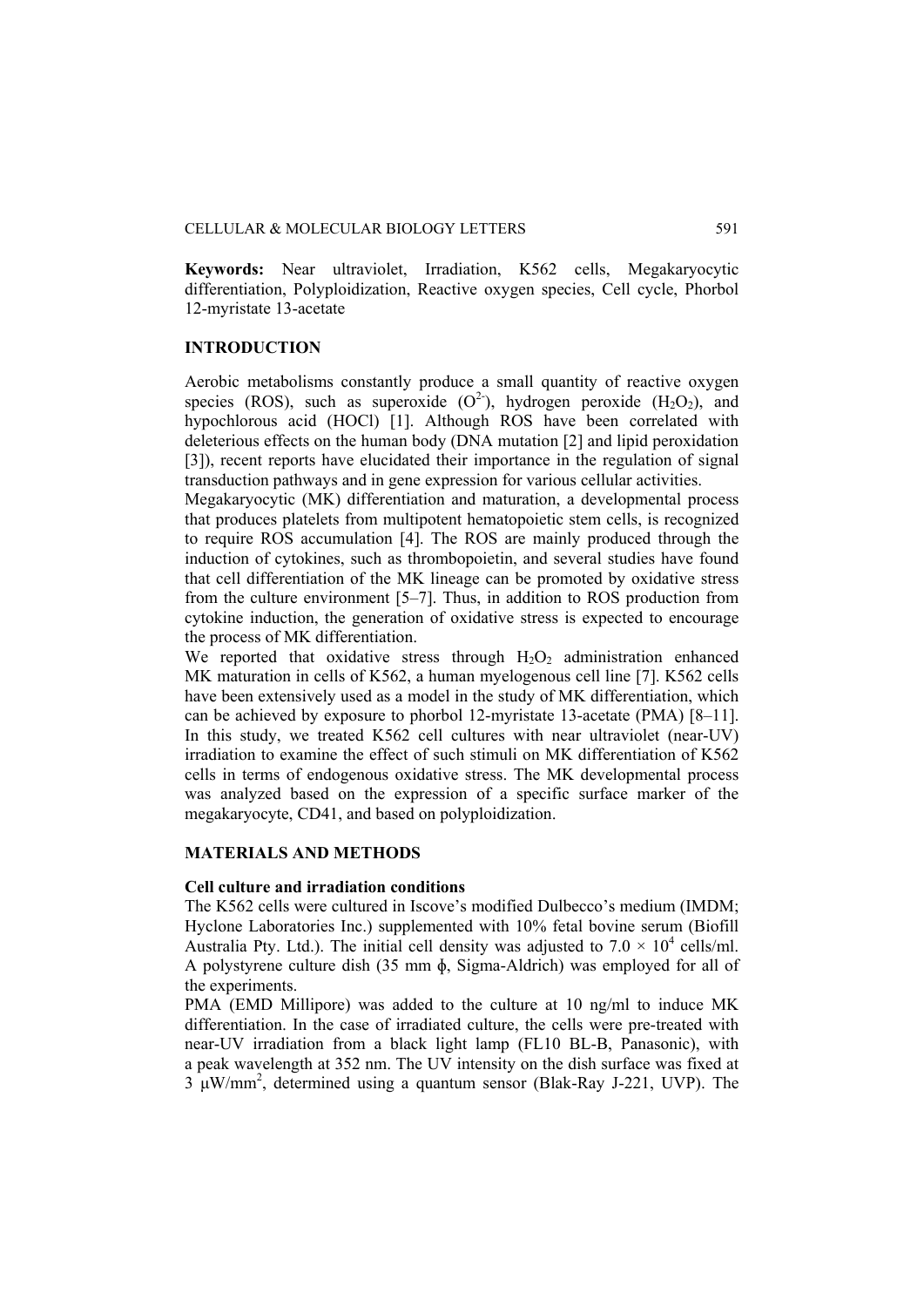cells were irradiated for 2 h on the culture medium, followed by PMA addition to the culture.

All of the cultures were kept at 37ºC in a fully humidified incubator under  $5\%$  CO<sub>2</sub> atmosphere. The culture broth was exchanged every 4 days with fresh medium containing 10 ng/ml PMA. The total cell concentration was counted using a hemocytometer under a microscope, and cell viability was evaluated with a dye exclusion test using trypan blue.

## **Intracellular ROS assay**

After cultivating the cells for a day, the media were carefully removed so that the cells remained in the culture dish. The cells were incubated with pre-warmed phosphate-buffered saline (PBS) containing 5 µmol/l 2',7'-dichlorodihydrofluorescein diacetate (H2DCF-DA; Life Technologies) for 30 min at 37ºC in the dark. The cells were harvested by scraping in cold PBS and the fluorescence intensity of the oxidized reagent was measured with a BD Accuri C6 flow cytometer (BD Biosciences). The fluorescence intensity of oxidized reagent from nonirradiated cells without PMA induction was used to calculate the relative value of the ROS content.

## **Real-time PCR analysis**

Irradiated or non-irradiated cells were cultured in the presence or absence of PMA. Adherent cells were detached by trypsinization at 37ºC for 5 min and then the cells were harvested by centrifugation at 1,300 rpm for 5 min. Total RNA was extracted using an RNeasy Mini Kit (Qiagen) according to the manufacturer's protocol. The reverse transcription and real-time PCR were performed as described elsewhere [7]. Primers for real-time PCR were designed using Primer3 software (available at http://frodo.wi.mit.edu/). The detailed sequences for each primer are shown in Table 1. The *rps18* gene, encoding ribosomal protein S18, was selected as a suitable house-keeping gene from preliminary experiments.

Table 1. Primer sequences used for real-time PCR analysis.

| Gene                 | Forward primer $(5' \rightarrow 3')$ | Reverse primer $(5' \rightarrow 3')$ |
|----------------------|--------------------------------------|--------------------------------------|
| D21                  | GTCACCGAGACACCACTGGA                 | CGTGGGAAGGTAGAGCTTGG                 |
| $n f$ - $\kappa b$ 1 | CCCTGACCTTGCCTATTTGC                 | GGTCCATCTCCTTGGTCTGC                 |
| rps18                | <b>GCAGAATCCACGCCAGTACA</b>          | <b>TCAGTCGCTCCAGGTCTTCA</b>          |

#### **Surface antigen and ploidy assays**

A specific surface protein marker (CD41) and MK ploidy were analyzed according to literature [12]. Briefly, the cells were washed with PBS containing 2 mmol/l EDTA and 0.5% BSA. The cells were then stained with FITC-conjugated anti-CD41 antibody (Beckman Coulter) and fixed with 0.5% paraformaldehyde for 15 min at room temperature.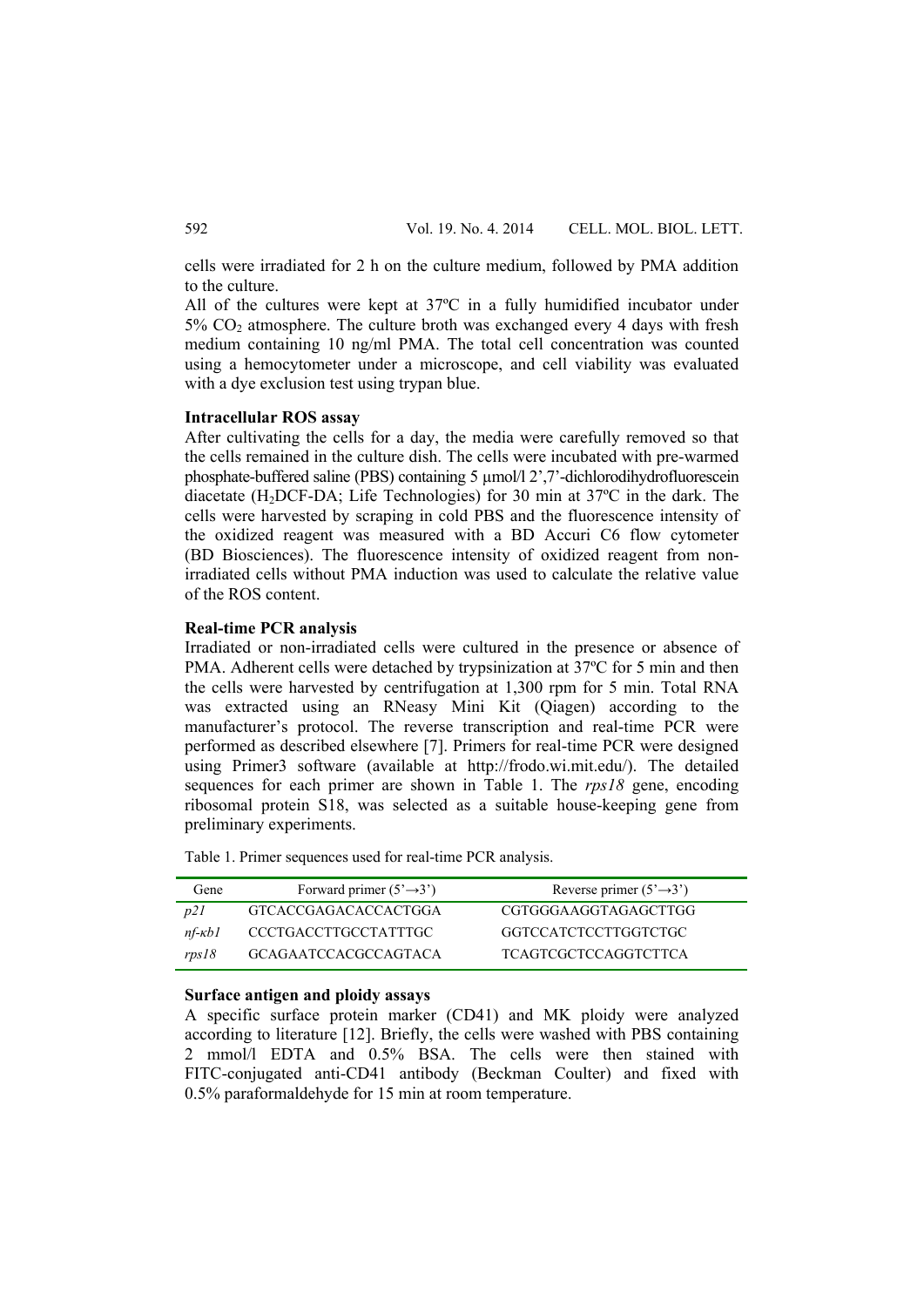The cells were permeabilized with a 70% aqueous solution of methanol at 4ºC for 1 h. After treatment with 10 mg/ml RNase (Sigma-Aldrich) for 30 min, the fixed cells were stained with 50 mg/l propidium iodide (Wako Pure Chemical Industries) and then loaded on a flow cytometer. In this study, total ploidy was defined as follows:

total ploidy =  $(G_1$  phase cell concentration  $\times 2N$ ) +  $(G_2$  phase cell concentration  $\times$  4N) (1)

where the values of 2N and 4N are the number of chromosome sets per cell (ploidy) of  $G_1$  and  $G_2$  phase cells, respectively. High ploidy cells were determined as cells with 8N or larger.

## **Statistical analysis**

Statistical differences between paired data from two experimental sets were determined with a paired *t*-test. To compare paired data from several experimental sets, one way analysis of variance (ANOVA) followed by Tukey's test was performed using statistical software (Origin 9.1; OriginLab). Values of p < 0.05 were considered significant.

# **RESULTS AND DISCUSSION**

#### **Oxidative stress generation through near-UV irradiation**

In this study, near-UV irradiation was found to generate oxidative stress in a K562 cell culture. Based on the results of preliminary experiments, 2 h irradiation at 3  $\mu$ W/mm<sup>2</sup> was used because of the relatively low toxicity to the cells (data not shown).



Fig. 1. Relative ROS content in the K562 cells on day 1 after treatment with and without near-UV irradiation. The data are means with standard deviations represented by the vertical bars ( $n = 3$ ). The asterisks indicate values of  $p < 0.05$ , based on a paired *t*-test.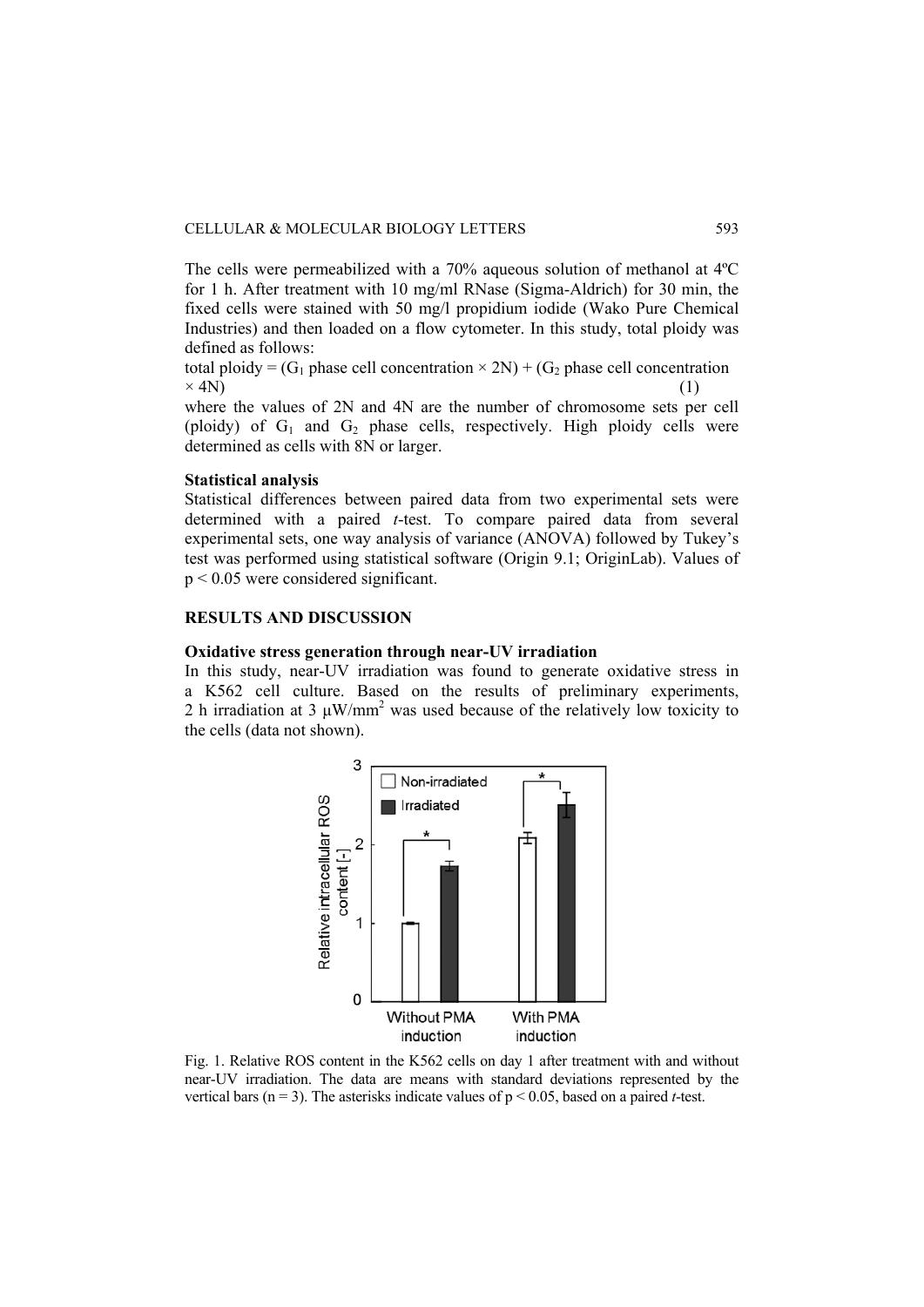To ensure that near-UV irradiation is effective enough to generate oxidative stress in the culture, the intracellular ROS content was measured. Fig. 1 shows the relative values of intracellular ROS contents in the PMA-induced and noninduced K562 cells on day 1. In the absence of PMA, near-UV irradiation elevated the intracellular ROS content 1.7 times, whereas in the presence of PMA, the ROS content increased 1.2 times. It was thus found that ROS generation was encouraged irrespective of the PMA treatment, suggesting that the increase in ROS content through near-UV irradiation is independent of a PMA mechanism.

#### **Cell cycle distribution**

On day 1 after PMA treatment, the cell cycle pattern was analyzed using propidium iodide staining. Based on the report that PMA diminishes the S phase cell level [13], we divided the population into  $G_1$  and  $G_2$  phase cells based on their DNA contents. Fig. 2 represents the typical histograms of DNA content analysis via flow cytometry. It is worth noting that near-UV irradiation significantly affected the fractions of  $G_1$  and  $G_2$  phase cells. The  $G_2$  phase cells increased from 31.1  $\pm$  1.3% (non-irradiated) to 68.7  $\pm$  1.3% (irradiated) and consequently the  $G_1$  phase cells decreased in the irradiated cell population. A similar phenomenon was reported for K562 cells [14] without PMA induction in which oxidative stress, produced using a peroxyl radical initiator and hydrogen peroxide, perturbed cell proliferation through  $G<sub>2</sub>$ –M arrest.



Fig. 2. Typical histograms of ploidy analysis fractionizing  $G_1$  and  $G_2$  phase cells in the PMA-induced K562 cells on day 1 after treatment with and without near-UV irradiation.

We estimated the ploidy of cells by considering the effect of decreasing total cell concentration in the near-UV irradiated population (Table 2). The total ploidy was calculated by assuming that the ploidy values of  $G_1$  and  $G_2$  phase cells are 2N and 4N per cell, respectively, based on Equation (1). In the near-UV irradiated population, the  $\hat{G}_1$  phase cell concentration reduced from 49.6  $\times$  10<sup>3</sup> to  $18.0 \times 10^3$  cells/ml and the G<sub>2</sub> cell concentration increased from 22.3  $\times$  10<sup>3</sup> to  $39.6 \times 10^3$  cells/ml. As a result, the total ploidy was not significantly different between the non-irradiated cell population  $(188.2 \times 10^3 \text{ N/ml})$  and irradiated cell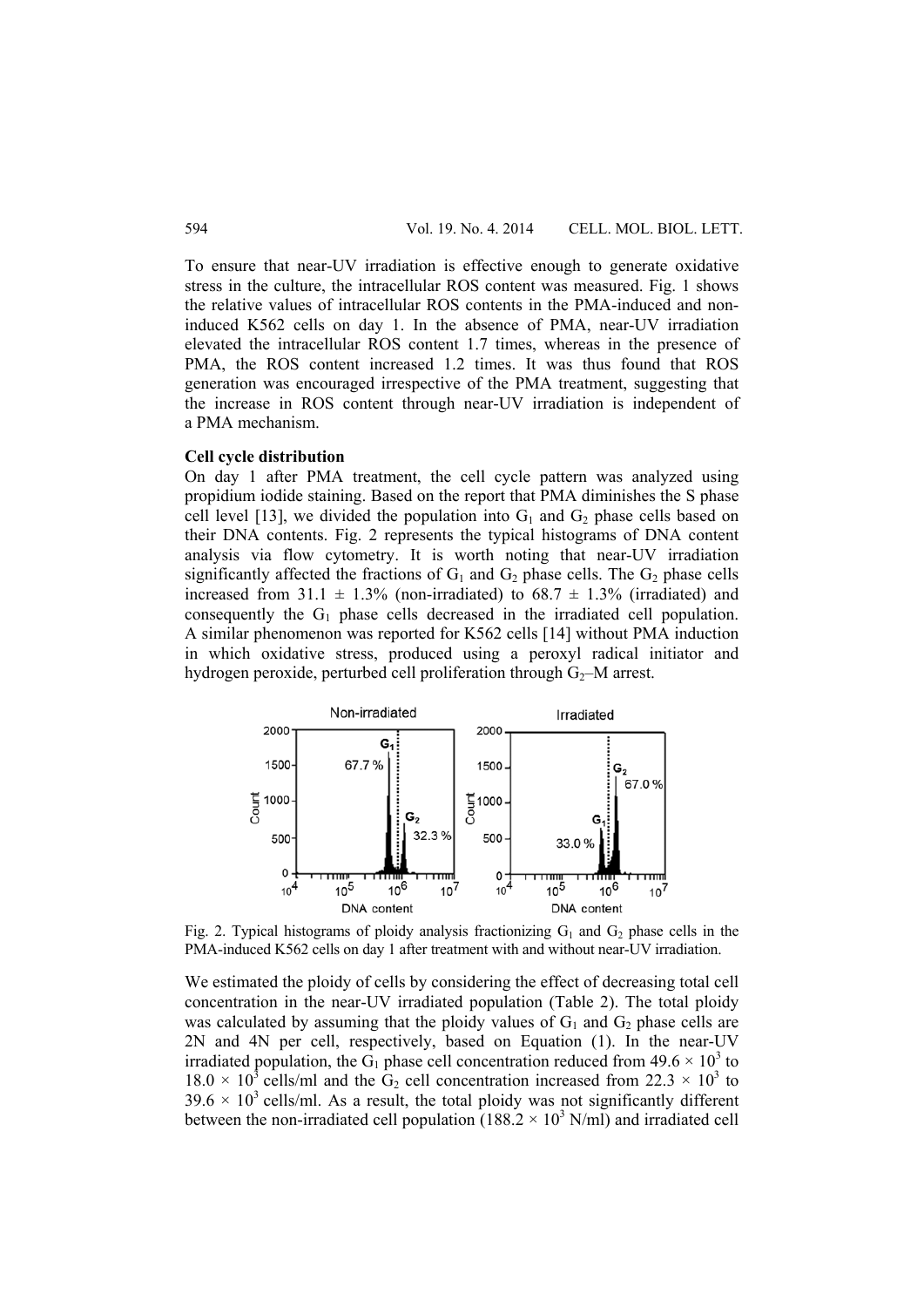population (194.4  $\times$  10<sup>3</sup> N/ml). These results clearly demonstrate that rather than having a killing effect against cells with lower ploidy, the irradiation suppressed the division of  $G_2$  phase cells.

Table 2. Effect of near-UV irradiation on the proliferation and ploidization of PMA-induced K562 cells on day 1 after treatment. The data were recorded as means with standard deviations ( $n = 3$ ).

|                | Total cell<br>concentration<br>$(10^3 \text{ cells/ml})$ | Percentage of<br>viable cells | $G_1$ phase cell<br>concentration<br>$(10^3 \text{ cells/ml})$ | $G2$ phase cell<br>concentration<br>$(10^3 \text{ cells/ml})$ | Total ploidy<br>$(10^3 \text{ N/ml})$ |
|----------------|----------------------------------------------------------|-------------------------------|----------------------------------------------------------------|---------------------------------------------------------------|---------------------------------------|
| Non-irradiated | $719 \pm 113$                                            | $94.9 \pm 0.8$                | $49.6 \pm 8.7$                                                 | $22.3 \pm 2.9$                                                | $188.2 \pm 28.2$                      |
| Irradiated     | $57.6 \pm 12.2$                                          | $94.8 \pm 1.8$                | $18.0 \pm 3.8$                                                 | $39.6 \pm 8.5$                                                | $194.4 \pm 41.4$                      |

Next, real-time PCR analysis was conducted in order to clarify the expression patterns of cell cycle-associated genes. It has been hypothesized that the cell cycle arrest is responsible for the polyploidization process during megakaryocytic differentiation [15]. During this process, p21 (a cyclindependent kinase inhibitor) functions as a negative regulator for the cell cycle [16] so that cells are prevented from dividing even though they normally duplicate DNA. Fig. 3 shows the mRNA expressions of selected genes in the cells with or without near-UV irradiation. It was shown that the *p21* gene was expressed at a relatively low level in the K562 cells without PMA induction. *p21* expression was enhanced by PMA induction or near-UV irradiation. Interestingly, the combination of near-UV irradiation and PMA induction strongly elevated its expression level.



Fig. 3. Relative mRNA expression of cell cycle-associated genes in K562 cells on day 1 after treatment. Each condition for the treatments is represented as no treatment (-), near-UV irradiation (NUV), PMA induction (PMA), or near-UV irradiation and PMA induction (NUV+PMA). The data are means with standard deviations represented by the vertical bars  $(n = 3)$ . The asterisks indicate values of  $p < 0.05$ , based on Tukey's test. Abbreviations: *p21* – cyclin-dependent kinase inhibitor; *nf-κb1* – nuclear factor-κ-B1.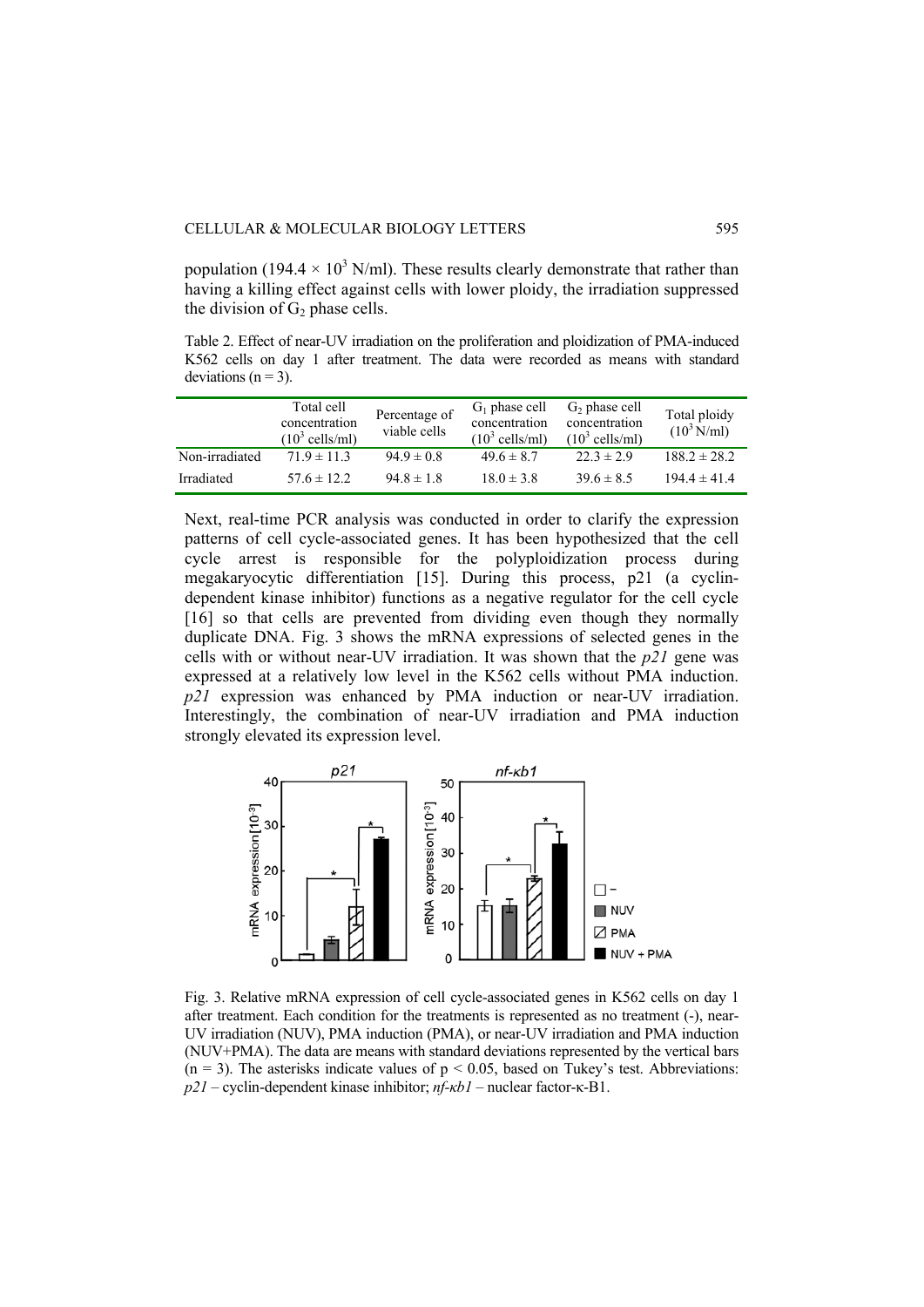As reported by Wuerzberger-Davis et al. [17], the induction of the *nf-kb*-dependent  $p21$  gene by gamma ray irradiation resulted in  $G_2$ –M arrest. In this study, we found a distinctive expression pattern of *nf-κb1* (nuclear factor-κ-B1), an important transcription factor in MK differentiation [18], was affected by near-UV irradiation (Fig. 3). Near-UV irradiation was able to enhance *nf-κb1* expression under the PMA induction. In non-induced K562 cells, near-UV irradiation did not affect the expression level of *nf-κb1*. Therefore, it seems that *nf-κb1* expression is associated with PMA induction. It is most likely that along with the *p21* upregulation, the enhanced expression of *nf-κb1* by the near-UV irradiation prevents the cells from entering into a  $G_2$  phase at an early stage of differentiation. Moreover, it was considered that the increased expressions of both *nf-κb1* and *p21* genes with near-UV irradiation were attributable to the change in intracellular oxidative stress level, since similar increases were confirmed when hydrogen peroxide was introduced into the cultures (data not shown).

# **Effect of near-UV irradiation on MK differentiation**

In order to clarify the effect of near-UV irradiation on MK maturation, we carried out an extended culture of K562 cells for 8 days. Fig. 4 shows the time courses of the total cell concentration, viability and percentage of high ploidy (8N and 16N) cells. In the absence of irradiation, the total cell concentration



Fig. 4. Time courses of total cell concentration, cell viability and percentage of high ploidy  $(\geq 8N)$  cells during cultures of PMA-induced K562 cells with and without near-UV irradiation. The data are means with standard deviations represented by the vertical bars  $(n = 3)$ . The asterisks indicate values of  $p \le 0.05$ , based on a paired *t*-test.

increased during the first 2 days. In the same period, a limited increase in the total cell concentration was detected in the irradiated cells. From day 2 to day 6, the cell proliferation was restricted in both cultures, showing no substantial difference of total cell concentration. This process was caused by the PMA, which affected cell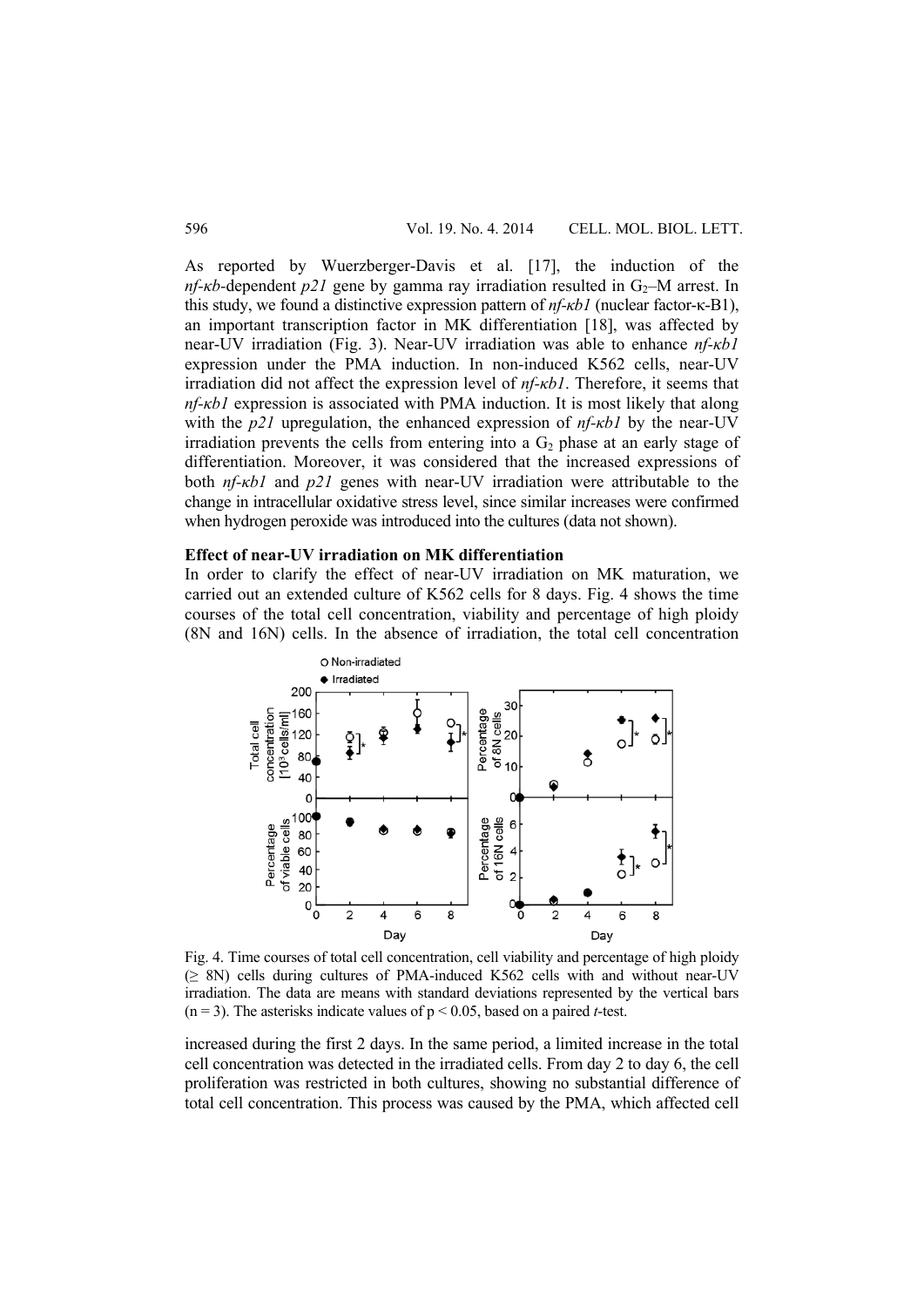#### CELLULAR & MOLECULAR BIOLOGY LETTERS 597

proliferation and subsequently allowed polyploidization to occur. There was a tendency that total cell concentration decreased from day 6 to day 8 in both nonirradiated and irradiated cultures. The cell viability of non-irradiated and irradiated cultures remained more than 80% throughout the culture periods.

Considering that the non-PMA-induced K562 cells were composed of 2N and 4N cell populations, we fractionized high ploidy cells into 8N and 16N cells. The cells with ploidy more than 16N were not detected until day 8. The percentages of 8N and 16N cells in the two cultures increased gradually throughout the culture time regardless of irradiation, confirming that polyploidization occurred under the employed conditions. After 6 days, the irradiated cells produced higher percentages of 8N and 16N cells than the nonirradiated cells. On day 8, the percentages of 8N and 16N cells of irradiated cells reached 25.9% and 5.5%, respectively. These values were significantly higher than the percentages for non-irradiated cells: 19.0% and 3.1%, respectively. These results suggest that the near-UV irradiation was able to accelerate the formation of high ploidy cells in the PMA-induced K562 culture.



Fig. 5. Time courses of mean fluorescence intensity of CD41 during the cultures of PMAinduced K562 cells with and without near-UV irradiation. The data are means with standard deviations represented by the vertical bars  $(n = 3)$ . The asterisks indicate values of p < 0.05, based on a paired *t*-test.

A trans-membrane glycoprotein, CD41, is a specific marker of megakaryopoiesis during an early stage of cell differentiation [19]. In this study, the CD41 expression was analyzed every two days during the cultivation. As seen in Fig. 5, the CD41 expression increased during the differentiation process with or without the near-UV irradiation. It is worth noting that the irradiated cells maintained higher CD41 levels than the non-irradiated cells, and on day 8, the level reached  $71.0 \times 10^3$ , the value of which was 1.4 times higher than that of the nonirradiated cells  $(50.5 \times 10^3)$ . These results indicated that the near-UV irradiation encouraged MK commitment in the PMA-induced K562 cells. Thus, the near-UV irradiation promoted MK differentiation of PMA-induced K562 cells as confirmed from the polyploidization and CD41 expression analyses.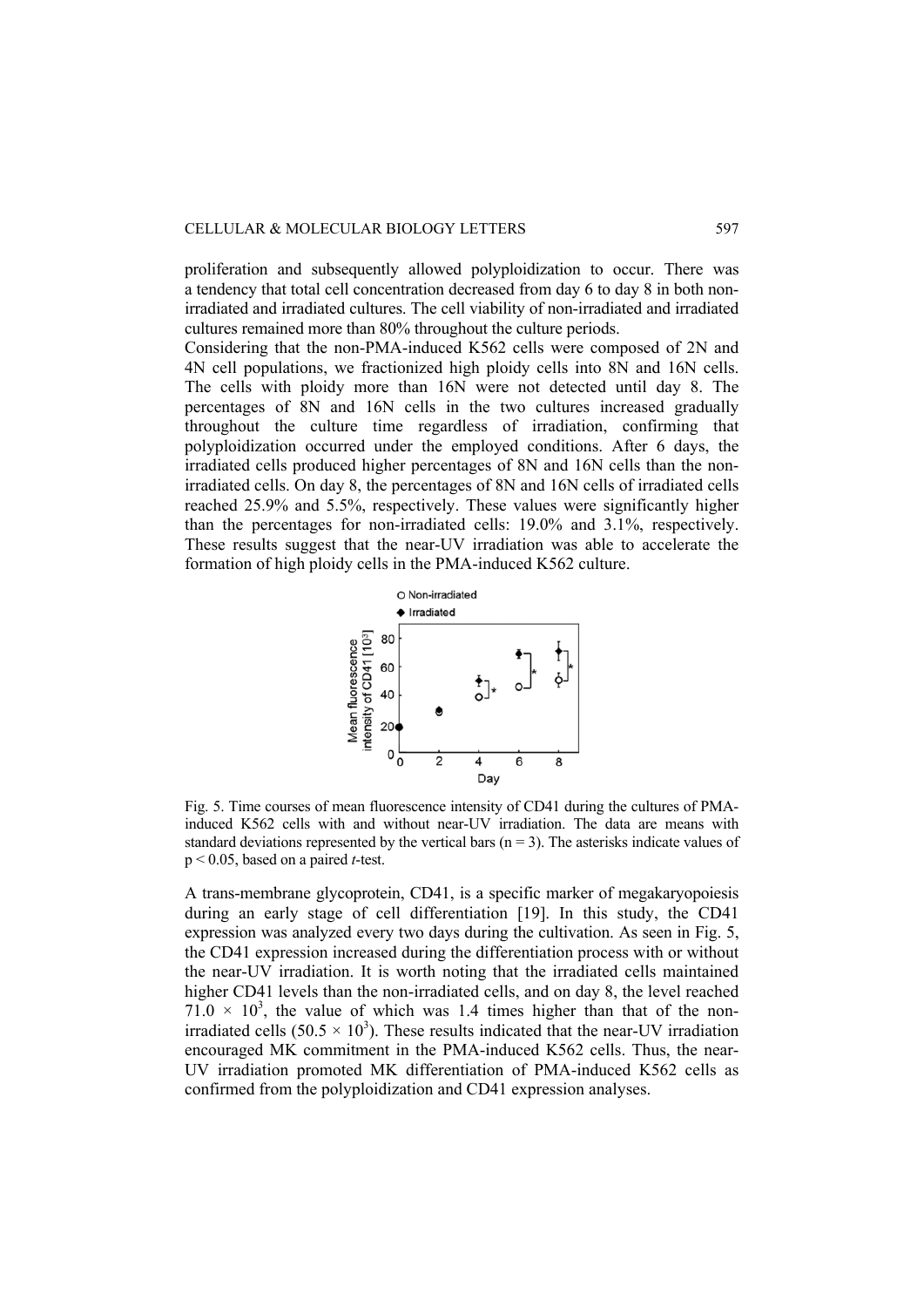Hirose *et al*. [6] reported an irradiation effect on the promotion MK differentiation of a K562 cell line. They employed high energy X-ray exposure to PMA-induced K562 cells and found that the CD41 expression increased in response to ROS generation, whereas polyploidization was not mentioned in their report.

In conclusion, it has been shown that 2 h pre-treatment with near-UV irradiation elevated the intracellular ROS content in K562 cells. Increased ROS in PMAinduced K562 cells affected the expression levels of cell cycle regulator genes, *p21* (a cell cycle inhibitor) and *nf-κb1* (a nuclear factor κ-B1). The upregulation of  $p21$  gene along with  $nf$ - $kbl$  gene resulted in the inhibition of  $G_2$  phase cell division, so the  $G_2$  phase cells accumulated on day 1 after irradiation.

Inhibition of cell division in an early stage of differentiation through near-UV irradiation led to an increase in the high ploidy cell population at the later stage. The fractions of 8N and 16N cells produced under near-UV irradiation increased appreciably, as compared with those in the non-irradiated cell population. In addition, the MK commitment, as confirmed by CD41 expression, was elevated throughout the culture of the irradiated cells. This study reports first that the near-UV irradiation can be used as a useful tool to enhance the MK differentiation process of K562 cells through oxidative stress generation.

**Acknowledgements.** This research was in part supported by Grant-in-Aids for Scientific Researches (No. 25289295) from the Ministry of Education, Culture, Sports, Science and Technology of Japan. It was also supported by the Multidisciplinary Research Laboratory System for Future Developments of the Graduate School of Engineering Science of Osaka University.

## **REFERENCES**

- 1. Halliwell, B. and Aruoma, O.I. DNA damage by oxygen-derived species. **FEBS Lett.** 28 **(**1991) 9–19.
- 2. Gruijl, F.R., Kranen, H.J. and Mullenders, L.H.F. UV-induced DNA damage, repair, mutations and oncogenic pathways in skin cancer. **J. Photochem. Photobiol. B: Biology** 63 **(**2001) 19–27.
- 3. Halliwell, B. Free radicals, reactive oxygen species and human disease: a critical evaluation with special reference to atherosclerosis. **Br. J. Exp. Path.** 70 (1989) 737–757.
- 4. Sardina J.L., Lopez-Ruano, G., Sanchez-Abarca, L.I., Perez-Simon, J.A., Gaztelumendi, A., Trigueros, C., Llanillo, M., Sanchez-Yague, J. and Hernandez-Hernandez, A. p22phox-dependent NADPH oxidase activity is required for megakaryocytic differentiation. **Cell Death Differ.** 17 (2010) 1842–1854.
- 5. Mostafa, S.S., Miller, W.M. and Papoutsakis, E.T. Oxygen tension influences the differentiation, maturation and apoptosis of human megakaryocytes. **Br. J. Haematol.** 111 (2000) 879–889.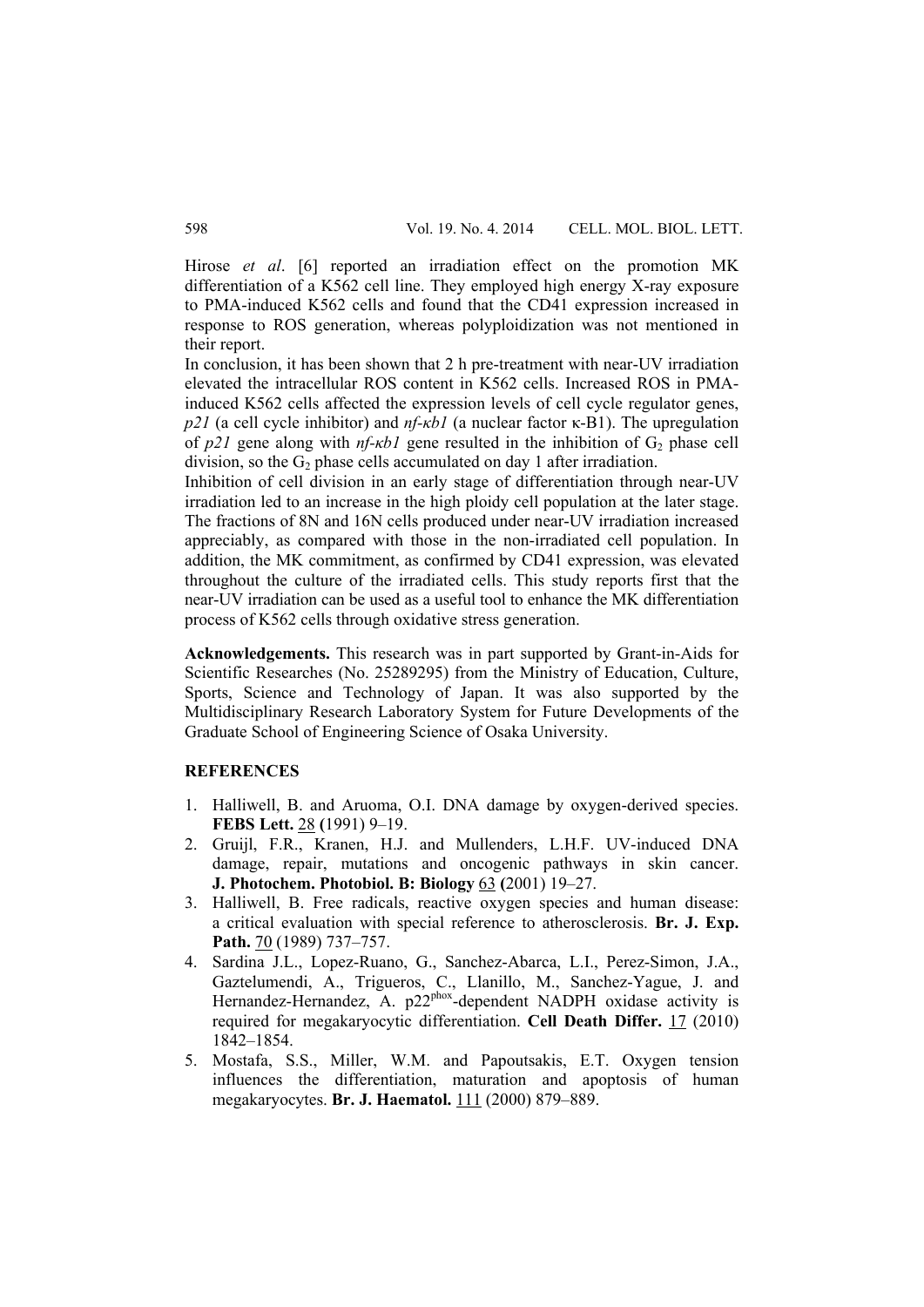- 6. Hirose, K., Monzen, S., Sato, H., Sato, M., Aoki, M., Hatayama, Y., Kawaguchi, H., Narita, Y., Takai, Y. and Kashiwakura, I. Megakaryocytic differentiation in human chronic myelogenous leukemia K562 cells induced by ionizing radiation in combination with phorbol 12-myristate 13-acetate. **J. Radiat. Res.** 54 (2013) 438–446.
- 7. Ojima, Y., Duncan, M.T., Nurhayati, R.W., Taya, M. and Miller W.M. Synergistic effect of hydrogen peroxide on polyploidization during the megakaryocytic differentiation of K562 leukemia cells by PMA. **Exp. Cell Res.** 319 (2013) 2205–2215.
- 8. Butler, T.M., Ziemiecki, A. and Friis, R.R. Megakaryocytic differentiation of K562 cells is associated with changes in the cytoskeletal organization and the pattern of chromatographically distinct forms of phosphotyrosyl-specific protein phosphatases. **Cancer Res.** 50 (1990) 6323–6329.
- 9. Collamonici, O.R., Trepel, J.B., Vidal, C.A. and Neckers L.M. Phobol ester induces c-sis gene transcription in stem cell line K-562. **Mol. Cell Biol.** 6 (1986) 1847–1850.
- 10. Tetteroo, P.A., Massaro, F., Mulder, A., Schreuder van Gelder, R. and von dem Borne, A.E.G. Megakaryoblastic differentiation of proerythroblastic K562 cell-line cells. **Leukem. Res.** 8 (1984) 197–206.
- 11. Fukuda, M. Tumor-promoting phorbol diester-induced specific changes in cell surface glycoprotein profile of K562 human leukemic cells. **Cancer Res.** 41 (1981) 4621–4628.
- 12. Giammona, L.M., Fuhrken, P.G., Papoutsakis, E.T. and Miller, W.M. Nicotinamide (vitamin B3) increases the polyploidization and proplatelet formation of cultured primary human megakaryocytes. **Br. J. Haematol.**  135 (2006) 554–566.
- 13. Shelly, C., Petruzzelli, L. and Herrera, R. K562 cells resistant to phorbol 12-myristate 13-acetate-induced growth arrest: dissociation of mitogenactivated protein kinase activation and Egr-1 expression from megakaryocyte differentiation. **Cell Death Differ.** 11 (2000) 501–506.
- 14. Kulkarni, A.P., Mittal, S.P.K., Devasagayam, T.P.A. and Pal, J.K. Oxidative stress perturbs cell proliferation in human K562 cells by modulating protein synthesis and cell cycle. **Free Rad. Res.** 43 (2009) 1090–1100.
- 15. Nagata, Y., Muro, Y. and Todokoro, K. Thrombopoietin-induced polyploidization of bone marrow megakaryocytes is due to a unique regulatory mechanism in late mitosis. **J. Cell Biol.** 139 (1997) 449–456.
- 16. Baccini, V., Roy, L., Vitrat, N., Chagraoui, H., Sabri, S., Couedic, J.P., Debili, N., Wendling, F. and Vainchenker, W. Role of  $p21^{\text{Cip1/Wafl}}$  in cellcycle exit of endomitotic megakaryocytes. **Blood** 98 (2001) 3274–3282.
- 17. Wuerzerberger-Davis, S.M., Chang, P.Y., Berchtold, C. and Miyamoto, S. Enhanced  $G_2$ -M arrest by nuclear factor- $\kappa$ -B-dependent p21<sup>waf1/cip1</sup> induction. **Mol. Cancer Res.** 3 (2005) 345–352.